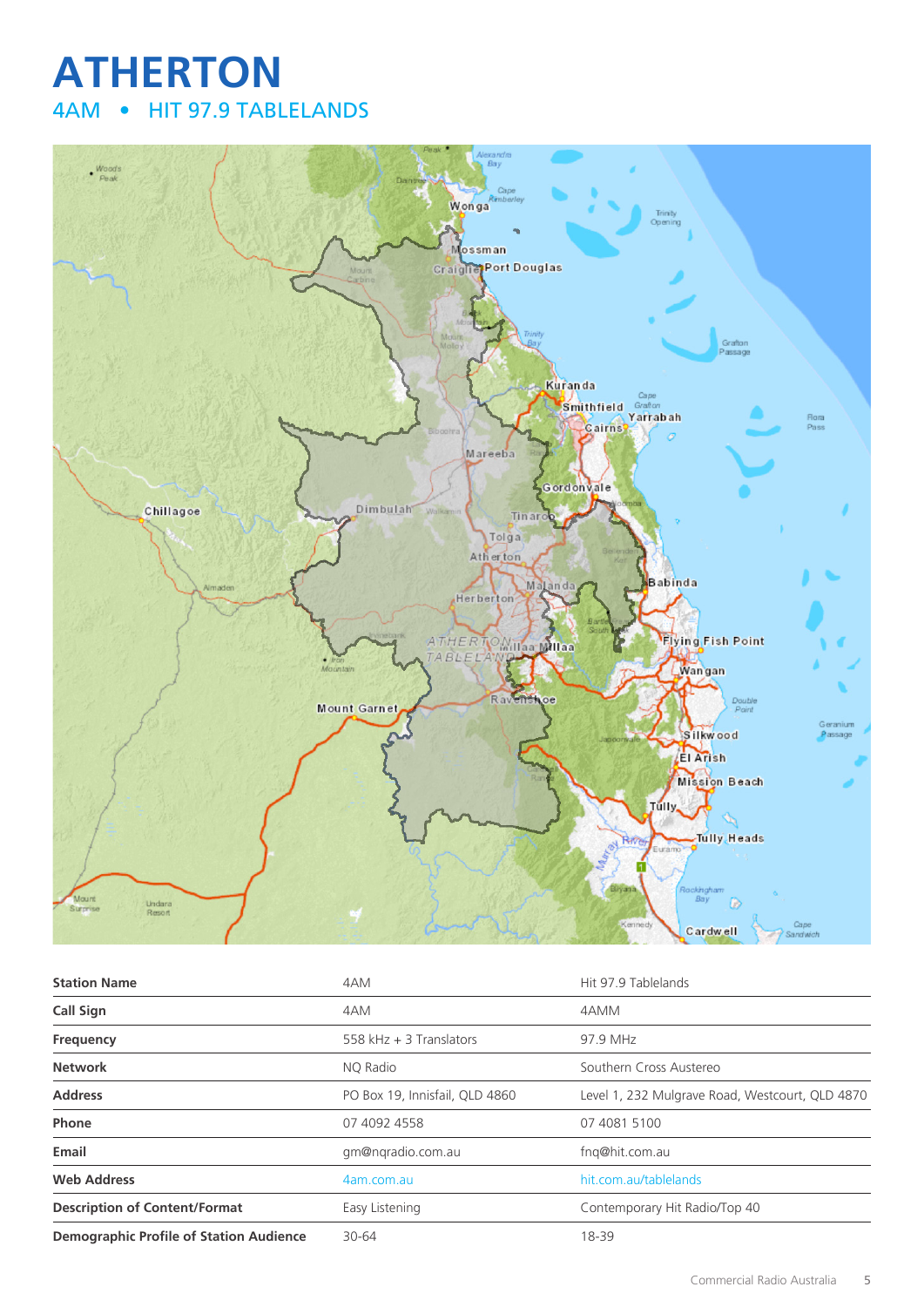## **ATHERTON**

A one-hour drive west from Cairns, the Atherton Tableland is a fertile plateau 600-1,000 metres above sea level, situated between the Bellenden Ker Range and the Great Dividing Range. The Atherton Tablelands are renowned for their mild tropical climate, with a temperature that rarely exceeds 30 degrees. This makes for cool summer nights and mild, sunny winter days without the high humidity experienced in coastal areas.

The rural landscape of the Atherton Tableland is green throughout most of the year. Among the World Heritage listed rainforests, national parks, mountains, rivers, lakes and waterfalls are some of Australia's richest agricultural lands and charming townships. The towns of Mareeba and Atherton are the largest on the Tablelands.

In comparison to the 2011 census, the population within the radio licence area of Atherton has increased by 6.23% to 55,331. The birthplace for 79% of the population was Oceania including Australian, New Zealander, Indigenous and Islander persons.

8,784 people (16%) were attending an educational institution in 2016; of these, half were in infants or primary, 37% attended a secondary educational institution, 8% attended University or another tertiary institution and 5% attended TAFE. 18,719 people (34%) already have a tertiary qualification; of these, 27% have a degree and 73% have a certificate, diploma or another tertiary qualification.

Of the total dwellings (19,843) in the radio licence area, 39% are owned outright and 29% are mortgaged. Private rental properties represent 24% of total dwellings. One quarter of the total households in Atherton have a household income range between \$21,000 – \$41,999pa, a further quarter between \$42,000 – \$77,999pa, 10% between \$78,000 – \$103,999pa, and 19% over \$104,000pa.

Port Douglas is a first class tourist destination, with an extensive choice of restaurants, accommodation, shops and art galleries. Mossman is the commercial and service centre of that region, and the last major town on the way north to Cooktown.

#### **AGRICULTURE**

The Tablelands radio licence area is primarily an agricultural district. Farming is one of the largest forms of employment in the area; almost 14% of the workforce is on the land. The farm and grazing lands are "the food bowl" of the northern tropics, yielding a constant supply of fruit, vegetables and grains to local and export markets.

The region supports and over 50 thousand beef cattle and 13 thousand dairy cattle. There are over 460 thousand orchard fruit and nut trees in the region. Tree cropping is also popular with the area producing over 9 million kilograms of avocados.

#### EMPLOYMENT

The majority (55%) of the labour force of 24,708 is employed full time. The main industries of employment are:

- Wholesale Trade/Retail Trade/Accommodation and Food Services;
- Education and Training/Health Care and Social Assistance;
- Agriculture Forestry and Fishing; and
- Manufacturing/Electricity Gas Water and Waste Services.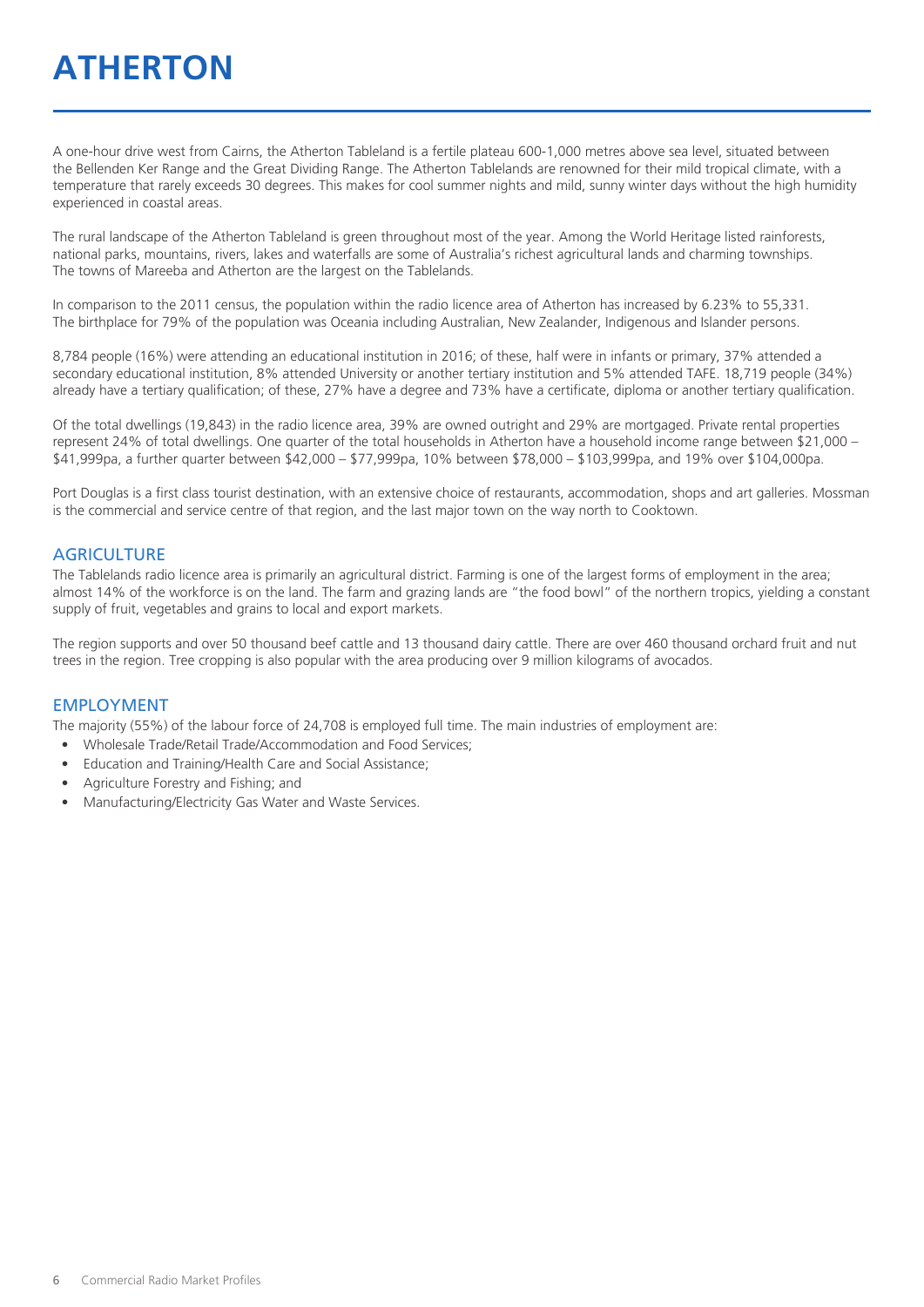# **ATHERTON**

#### AGE COHORTS

| Age                   | Male   | Female | Total  | <b>Market</b><br>population |
|-----------------------|--------|--------|--------|-----------------------------|
| $10 + \gamma$ ears    | 24,695 | 24,152 | 48,847 | 88.28%                      |
| 0-9 years             | 3,374  | 3,110  | 6,484  | 11.72%                      |
| $10-17$ years         | 2,829  | 2,779  | 5,608  | 10.14%                      |
| 18-24 years           | 1,931  | 1,557  | 3,488  | 6.3%                        |
| $25-39$ years         | 4,323  | 4,325  | 8,648  | 15.63%                      |
| 40-54 years           | 5,616  | 5,895  | 11,511 | 20.8%                       |
| 55-64 years           | 4,236  | 4,171  | 8,407  | 15.19%                      |
| 65-74 years           | 3,573  | 3,250  | 6,823  | 12.33%                      |
| 75+ years             | 2,187  | 2,175  | 4,362  | 7.88%                       |
| Total 2011 population | 26,388 | 25,699 | 52,087 |                             |
| Total 2016 population | 28,069 | 27,262 | 55,331 | 100%                        |
| % change 2011-2016    |        |        | 6.23%  |                             |

#### LABOUR FORCE

| <b>Employment classification</b> | Total  | Labour force |
|----------------------------------|--------|--------------|
| Full-time employed               | 13,649 | 55.24%       |
| Part-time employed               | 7,820  | 31.65%       |
| Not stated employed              | 1.494  | 6.05%        |
| Unemployed                       | 1.745  | 7.06%        |
| <b>Total labour force</b>        | 24,708 | 100%         |

#### HOUSEHOLD INCOME

| Income range (pa)       | Total  | Occupied<br>dwellings |
|-------------------------|--------|-----------------------|
| $$0 - $7,749$           | 388    | 1.97%                 |
| $$7,750 - $20,999$      | 1.283  | 6.52%                 |
| $$21,000 - $41,999$     | 4,829  | 24.53%                |
| $$42,000 - $77,999$     | 4,955  | 25.17%                |
| $$78,000 - $103,999$    | 2,013  | 10.23%                |
| $$104,000 - $129,999$   | 1,620  | 8.23%                 |
| $$130,000 - $155,999$   | 890    | $4.52\%$              |
| $$160,000 - $181,999$   | 506    | 2.57%                 |
| $$182,000 - $207,999$   | 299    | 1.52%                 |
| $$208,000+$             | 447    | 2.27%                 |
| Not stated              | 2,453  | 12.46%                |
| <b>Total households</b> | 19,683 | 100%                  |

#### FAMILY STRUCTURE

| <b>Type of family</b>         | <b>Total</b> | <b>Total families</b> |
|-------------------------------|--------------|-----------------------|
| Couple families - Children    | 5.013        | 35.49%                |
| Couple families - No children | 6,681        | 47.3%                 |
| Single parents                | 2.292        | 16.23%                |
| Other families                | 140          | 0.99%                 |
| <b>Total families</b>         | 14.126       | 100%                  |

### **OCCUPATION**

| <b>Employment classification</b>                                     | <b>Total</b> | <b>Occupations</b> |
|----------------------------------------------------------------------|--------------|--------------------|
| Managers/Professionals                                               | 6,747        | 29.3%              |
| Technicians & trade workers/<br>Community & personal service workers | 6,206        | 26.95%             |
| Clerical & administrative workers                                    | 2,597        | 11.28%             |
| Sales Workers                                                        | 2,070        | 8.99%              |
| Machinery operators & drivers/Labourers                              | 5.041        | 21.89%             |
| Not stated                                                           | 364          | 1.58%              |
| <b>Total</b>                                                         | 23,025       | 100%               |

#### INDUSTRY

| Industry                                                                                                      | Total  | Workforce |
|---------------------------------------------------------------------------------------------------------------|--------|-----------|
| Agriculture, forestry & fishing                                                                               | 3,061  | 13.59%    |
| Mining                                                                                                        | 523    | 2.32%     |
| Manufacturing/Electricity, gas, water &<br>waste services/Construction                                        | 3,052  | 13.55%    |
| Wholesale trade/Retail trade/<br>Accommodation & food services                                                | 4.822  | 21.41%    |
| Transport, postal & warehousing/<br>Information, media & communications                                       | 1,105  | 491%      |
| Financial & insurance services/<br>Rental hiring & real estate services/<br>Administration & support services | 1,327  | 5.89%     |
| Professional scientific & technical services                                                                  | 755    | 3.35%     |
| Public administration & safety                                                                                | 1.368  | 6.07%     |
| Education & training/Health care &<br>social assistance                                                       | 4,416  | 19.61%    |
| Arts & recreation services                                                                                    | 258    | 1.15%     |
| Other services                                                                                                | 884    | 3.92%     |
| Not stated                                                                                                    | 953    | 4.23%     |
| <b>Total</b>                                                                                                  | 22,524 | 100%      |

#### ANNUAL HOUSEHOLD EXPENDITURE

| <b>Product or service</b>            | $$000's$ (pa) |
|--------------------------------------|---------------|
| Food & non-alcoholic beverages       | 227,699       |
| Alcoholic beverages                  | 32,781        |
| Clothing & footwear                  | 41,829        |
| Household furnishings & equipment    | 54,764        |
| Furniture & floor coverings          | 16,708        |
| Household appliances                 | 13,946        |
| Household services & operation       | 46,457        |
| Medical care & health expenses       | 81,438        |
| Motor vehicle purchase               | 57,005        |
| Motor vehicle running costs          | 143,842       |
| Recreation                           | 170,234       |
| Recreational & educational equipment | 42,558        |
| Holidays                             | 74,621        |
| Personal care                        | 28,789        |